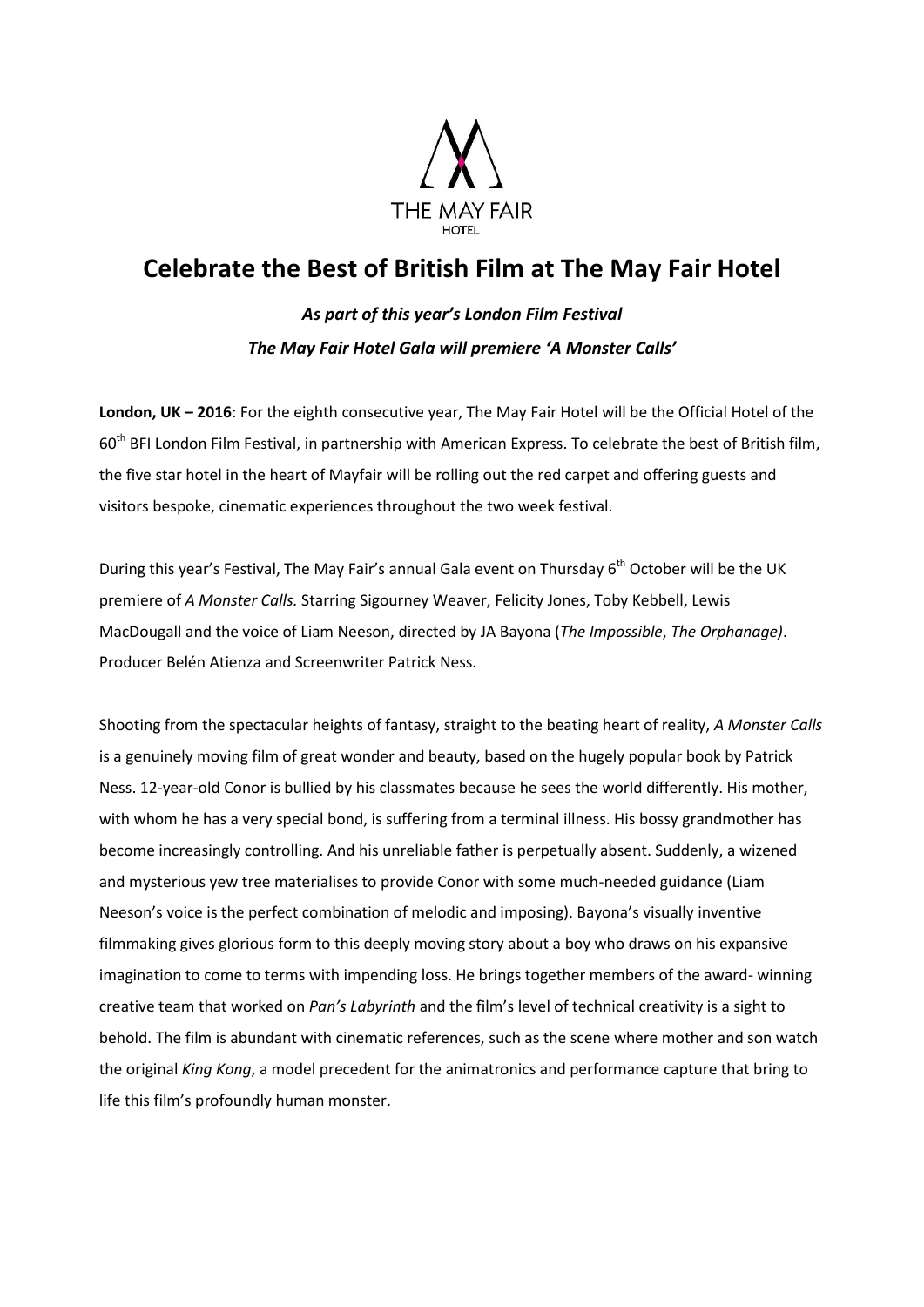The May Fair's reputation as venue of choice for London's private screenings makes it the natural choice as the BFI London Film Festival's Official Hotel. Lavish without being showy, dramatic without compromising on comfort and with service that's attentive yet low-key, the May Fair is the place to be seen during the Festival. Pop down to May Fair Bar for a drink or sample the Spanish and Italian tapas in May Fair Kitchen.

Inderneel Singh, General Manager at The May Fair, says, *"The May Fair Hotel has a long history of supporting film, making us a natural choice as the Official Hotel of the BFI London Film Festival. For the eighth year running, we will be welcoming back our friends within the film industry. There is always a high level of energy as directors, producers and a-list talent descend on the hotel, and the extras that we're putting on will help add some Hollywood magic to the May Fair experience."*

Boasting [an unrivalled collection](http://www.themayfairsuites.com/) of London's most stylish suites, bars, restaurants and meeting spaces, The May Fair is the perfect venue for business and pleasure throughout the BFI London Film Festival. Visi[t http://www.themayfairhotel.co.uk/bfi-london-film-festival](http://www.themayfairhotel.co.uk/bfi-london-film-festival) for more information.

## **ENDS**

Please contact **EHLMedia@edelman.com** if you require further information.

## **About Edwardian Hotels London**

Edwardian Hotels London is a privately-owned hotel group, which has been owning, operating, and developing an upscale and luxury hotel and hospitality portfolio since Jasminder Singh OBE began his career within the hospitality industry in 1977 – forming the beginnings of what would become Edwardian Hotels London. Today, Edwardian Hotels London owns and operates eleven Radisson Blu Edwardian London hotels in London and central Manchester, The May Fair Hotel and a collection of restaurant and bar brands including th[e May Fair Kitchen,](http://www.mayfairkitchen.co.uk/) [Monmouth Kitchen](http://www.monmouthkitchen.co.uk/) an[d May Fair Bar,](http://www.mayfairbar.co.uk/) and is currently engaged in a major development in Leicester Square incorporating a luxury lifestyle hotel, restaurants, bars, spa and cinemas.

For more information visit our website at [www.edwardian.com.](http://www.edwardian.com/)

## **About The May Fair Hotel London**

The luxury [May Fair Hotel](http://www.themayfairhotel.co.uk/) is located in the heart of London's most stylish district. The hotel, which was opened by King George V in 1927, boasts more than 400 luxury bedrooms, including 40 suites; set